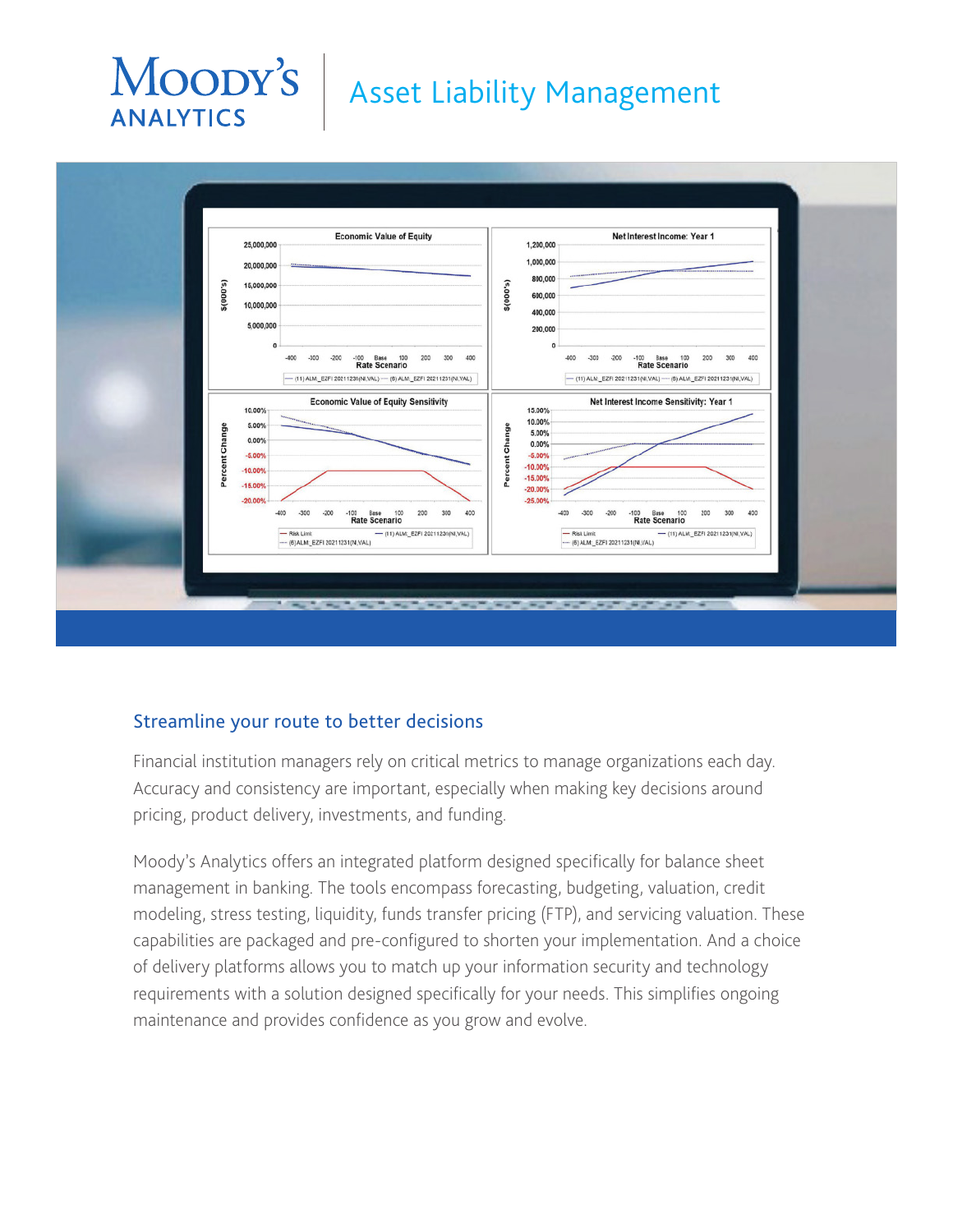#### Why Choose Moody's Analytics?

### Long-standing domain expertise

Moody's Analytics provides financial intelligence and analytical tools to help make better, faster decisions. We are known for our industry-leading and award-winning solutions, made up of research, data, software, and professional services, assembled to deliver a seamless customer experience.

### Award-winning product

Moody's Analytics offers a powerful Asset Liability Management solution that integrates traditional forecasting and interest rate risk with liquidity risk management, Funds Transfer Pricing, investment management, and business reporting in a single enterprise platform. Clients benefit from a choice of deployments to best fit their needs.

## Accelerated implementation

Our streamlined implementation approach focuses initially on a like for like migration. Once reconciled and in parallel you evolve and customize the tools as desired. You will be running in parallel with current processes in a matter of weeks and live shortly thereafter.



#### Start with a solid foundation

» Compare current and previous forecasts under unlimited economic scenarios and business strategies. Easily define, package, and reuse scenarios with the model. Stress income and value as well as your modelling assumptions. Perform alternative scenario shock/ramp/ basis/twist yield curve modelling.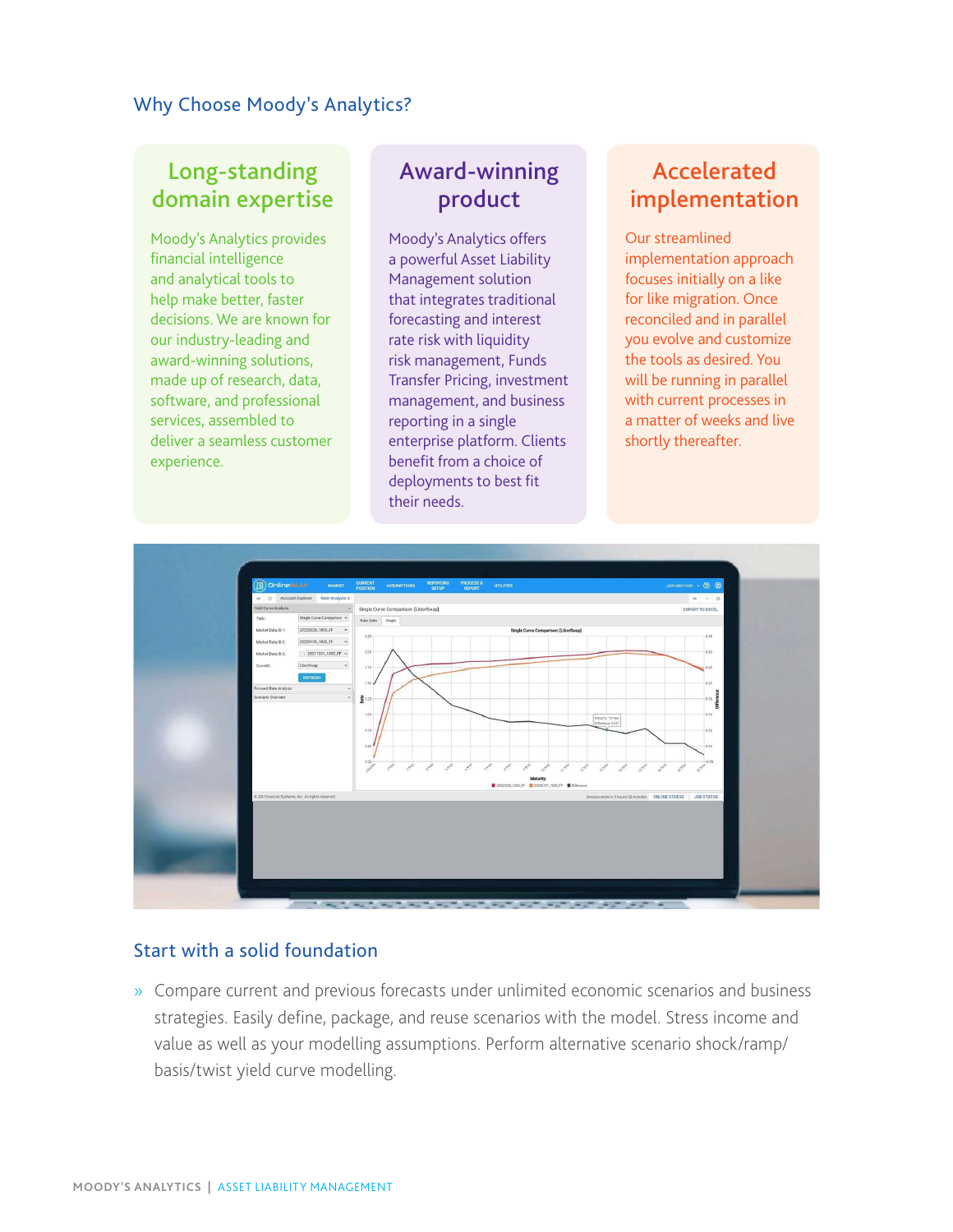- » Forecast earnings and cashflows under scenario-specific assumptions for new volume and pricing spreads, market rates, yield curves. Draw out crucial quantitative insights essential for analyzing, documenting, and executing financial plans to improve future performance.
- » Produce management reporting and visuals quickly and easily. Match your balance sheet profile by customizing your chart of accounts and input assumptions. A wide range of market-oriented analytics are provided out of the box, including a comprehensive list of standard drillable reports and graphics.
- » Utilize the platform that best fits your technology and infrastructure. Available for SaaS, hosted, and on-premise delivery.



#### Expand your modeling over time

- » Layer on Moody's Analytics economic scenarios to gain insights into several possible futures.
- » Design specific scenarios to stress liquidity and capital, understanding risks to your funding sources and potential situations that could impact solvency. Take advantage of daily cash flow reporting to support advanced liquidity stress testing, liquidity coverage, contingency funding, and cash planning.

U.S. Unemployment rate, %



- » Automatically model complex instruments and cash flows accurately for any scenario desired via integration with external market and instrument information as well as our highly calibrated prepayment models.
- » Calculate trading-quality option adjusted values and prices using advanced Monte Carlo and lattice techniques.
- » Analyze alternative buy/sell/fund/hedge strategies, optimizing the measures you are most focused on against the risk you are willing to accept.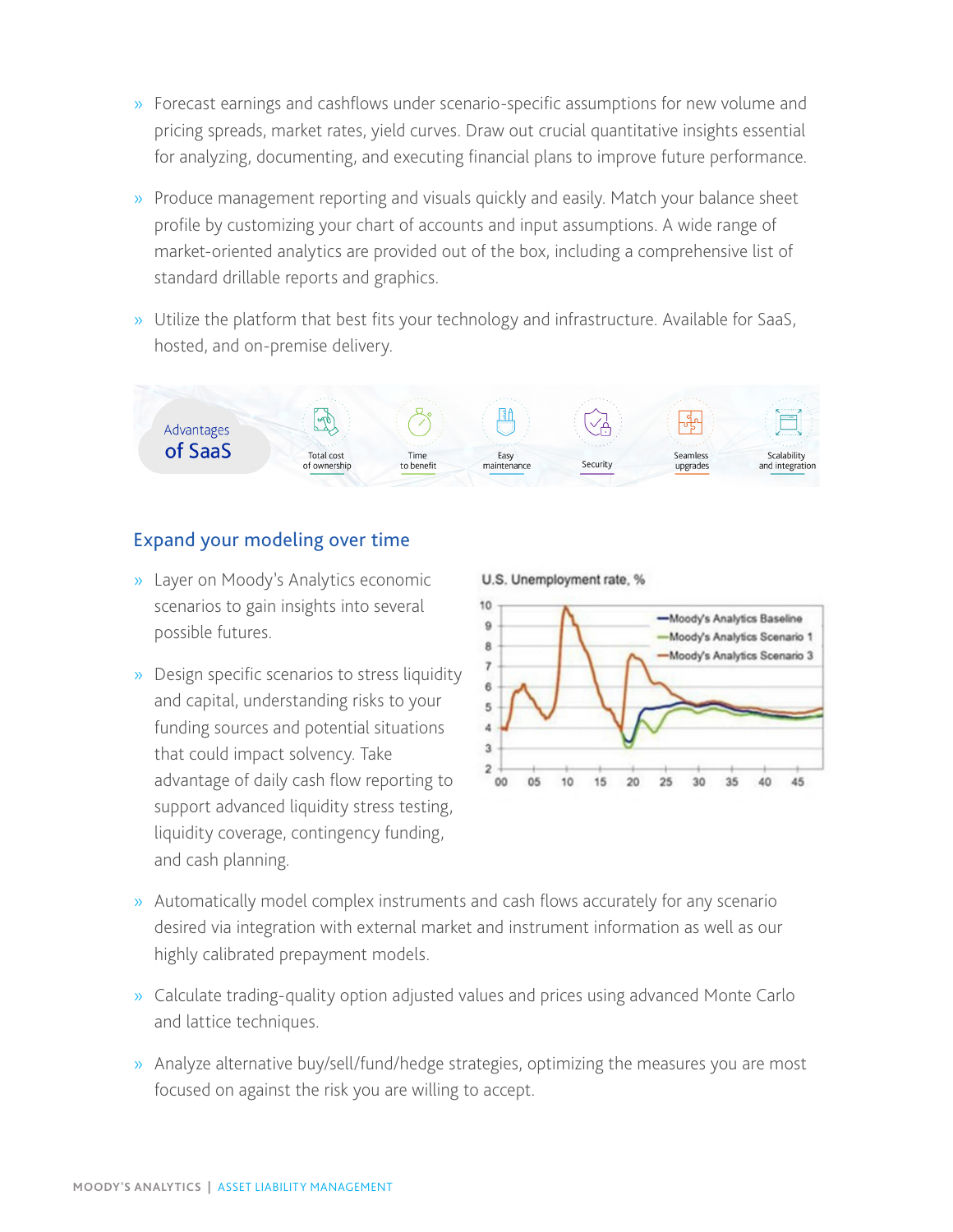» Evaluate mortgage servicing rights using advanced assumption sets and the same calculation engines as the rest of your modeling. Ensure consistency and direct flowthrough into forecasting and risk management of these and other specialized product offerings.

#### Seamlessly support broader decision-making

- » Tighten linkages with budgeting processes to share margin projections and cashflows. Alternative data points such as General Ledger accounts and centers allow you to easily reorganize results for other uses.
- » Understand spread trends and differences among your various units and products. Funds Transfer Pricing (FTP) is used widely by financial institutions for pricing and profitability, allowing you to proactively manage your net interest margin.

## **FTP Standard Methods**

Pre-canned



#### Make better, informed decisions

Economic uncertainty is the key reason most financial institutions shock and stress their balance sheets and income statements, to see if they can survive financial crisis. You can assess the impact of your decisions before making them, seeing the specific changes as well as the new risk profile. Full transparency and advanced modeling techniques are used to deliver key metrics for financial institutions to make better business decisions.

Utilizing one solution, institutions can integrate forecasting, interest rate and credit risk, portfolio management, liquidity stress testing, and synchronize with budgeting processes.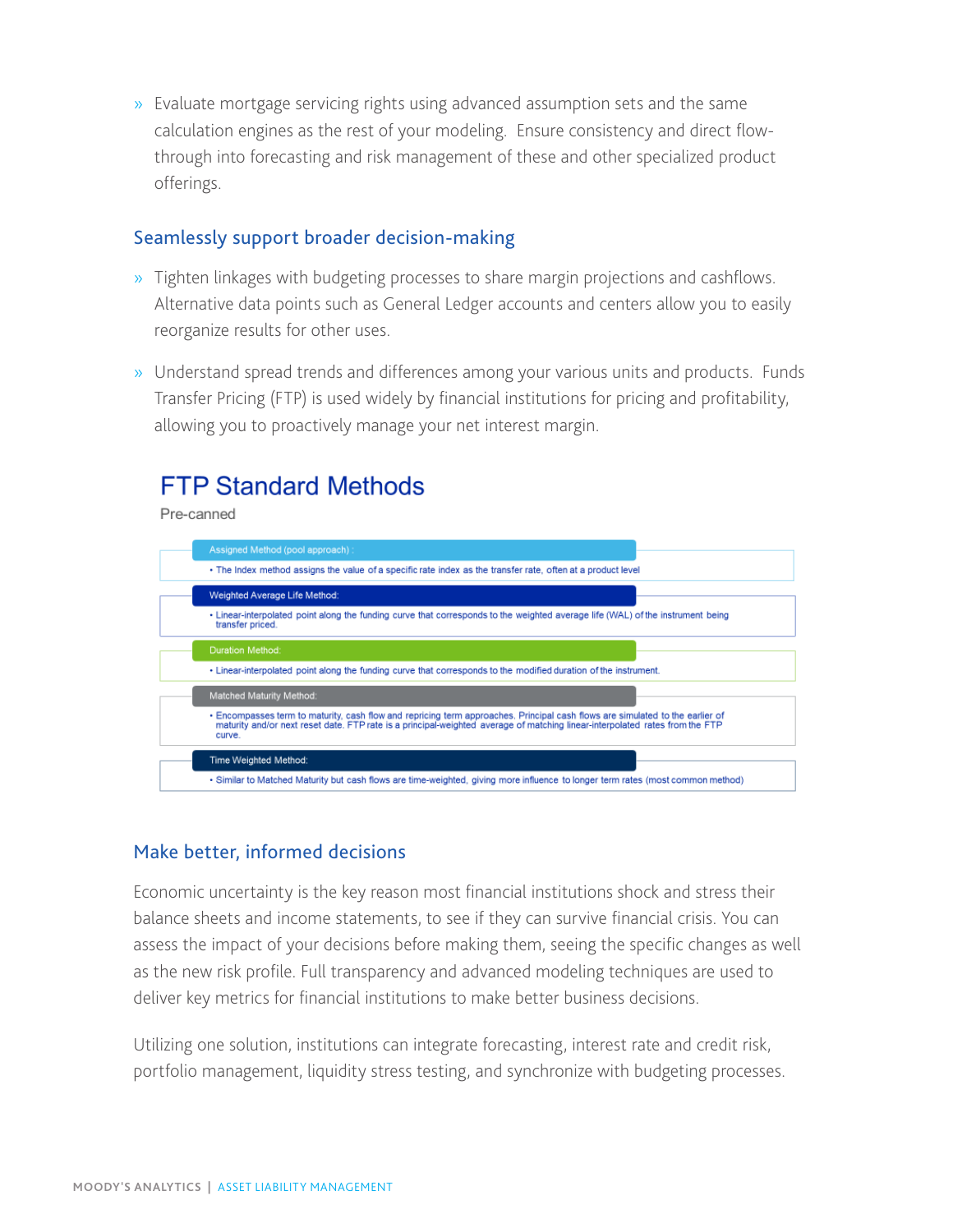## Gain powerful tools for balance sheet management domain expertise

- » Organize and classify financial instruments on a balance sheet into a tree-like structure to input client behavior models and define business forecasts, using the chart of accounts (COA) structure.
- » Set up and manage a rule-based strategy for specific balance sheet items.
- » Apply transformation logic to interest rate curves, macroeconomic indices, transaction characteristics, and rate response matrices to use in scenarios.
- » Model client behavior such as loan prepayments, loan commitments, transaction rollovers, and term deposit early redemption with the variables that influence them.

## Manage ALM and liquidity risk management obligations

- » Calculate key liquidity risk measurements such as the liquidity gap, generate the business reports, and perform advanced scenarios.
- » Define models that allow users to apply their understanding of client behavior.
- » Compute and simulate net interest income across multiple scenarios.
- » Manage FTP using several best practice methodologies including the powerful.
- » Perform deposit modelling, including cash flow modelling of non-maturing deposits where balances and deposit rates change, and interest payments take place at different times.

#### AWARDS





**Moody's Analytics** Enterprise-wide stress-testing product of the year